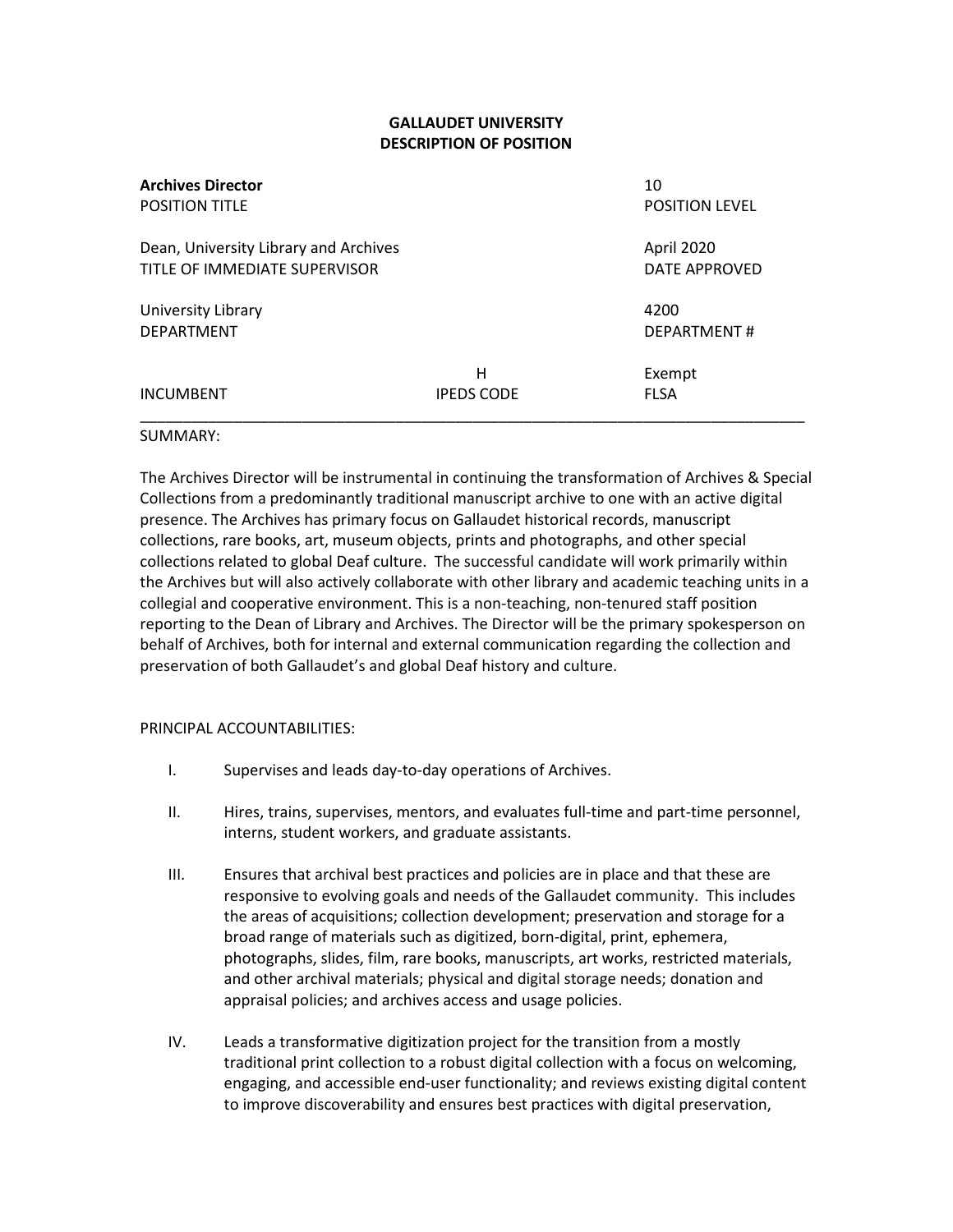storage, usage rights, and metadata.

- V. Manages the Archives budget; sets annual spending plans and monitors expenditures.
- VI. Provides reference services for researchers regarding the use of archival collections and resources.
- VII. Identifies and expands upon opportunities to incorporate archival and special collections and resources into the curriculum.
- VIII. Actively participates in the preparation and submission of grants and other external funding proposals.
- IX. Solicits donations of deaf--related materials from organizations and individuals on and off campus, both domestic and foreign; develops donation policies.
- X. Purposefully engages with Gallaudet Library through communications, collaboration, policy development, and participation in a variety of library meetings, planning, and assessment processes for full integration of Archives and Library.
- XI. Engages in continuing professional development, including participation in professional activities such as representing Gallaudet on WRLC committees as appropriate.
- XII. Establishes and maintains a positive and supportive working relationship with coworkers and supervisor.
- XIII. Shows a genuine commitment to diversity, equity and inclusion in the workplace; and participates in activities and workshops to foster continuous learning.
- XIV. Serves as a mandatory Title IX reporter; and takes annual Title IX training as part of the compliance effort.
- XV. Performs other duties as assigned.

# SPECIFICATIONS:

# Required Qualifications

- Master's degree in library science from an ALA accredited institution.
- A minimum five years of professional archival experience and/or formal coursework in archival management.
- Supervisory experience.